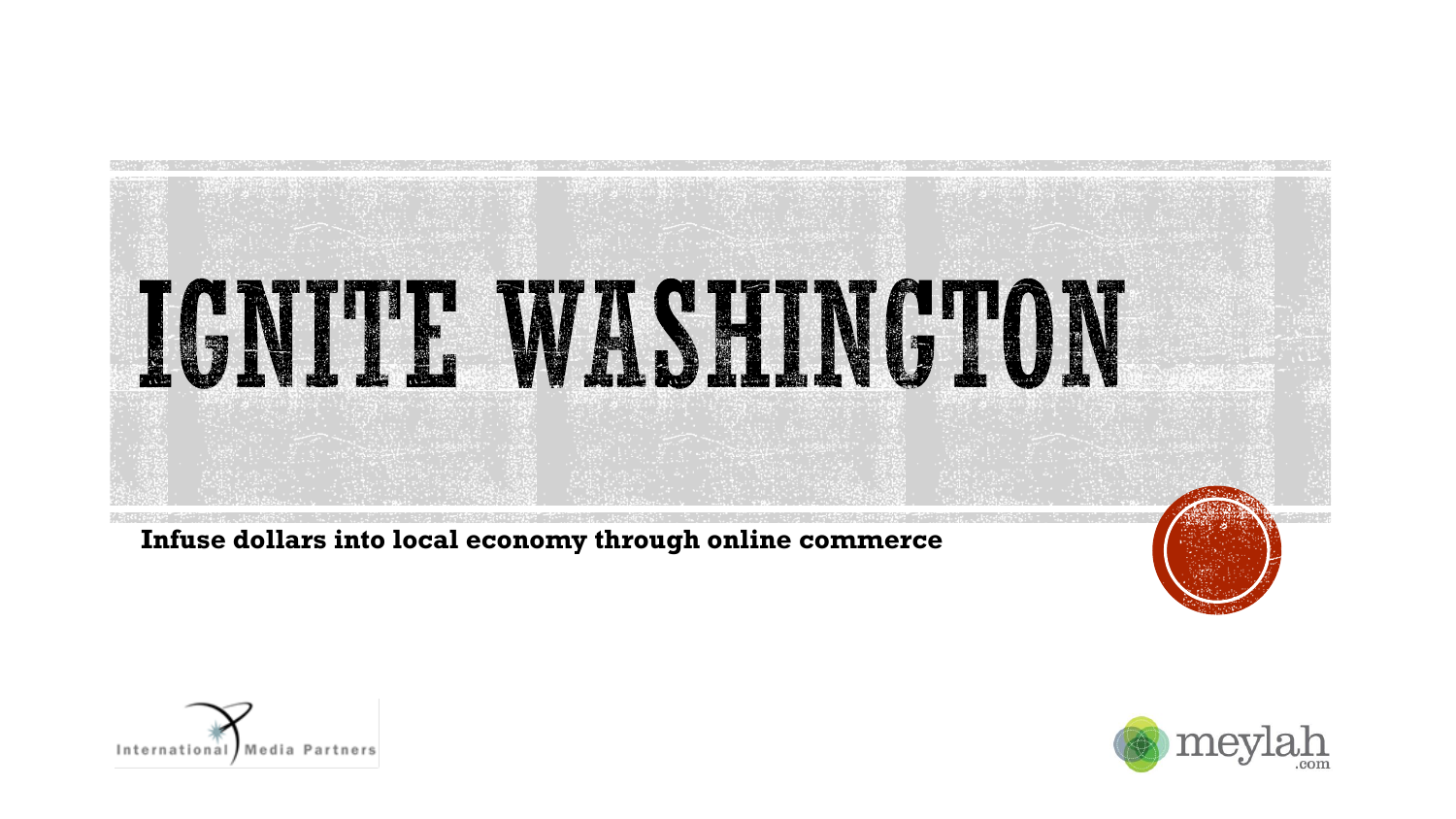## CORE CHALLENGES

#### **Facing local small business today**

| Outdated infrastructure                   | • Many business are still using XP, which limits the adoption of cloud based<br>solutions<br>• Extremely prone to virus attack, no support available                                        |
|-------------------------------------------|---------------------------------------------------------------------------------------------------------------------------------------------------------------------------------------------|
| Limited knowledge of<br>digital marketing | • Limited understanding of how digital advertising and marketing works to<br>support their business<br>• Limited knowledge of marketing solutions including paid, earned and<br>owned media |
| Low adoption of digital<br>commerce       | • Fear of launching ecommerce<br>• Limited readiness and marketing available to take on digital commerce<br>• Local programs not available                                                  |
| Limited business analytics                | • Access to limited digital intelligence because of static and old websites<br>• Limited usage of social media tools                                                                        |

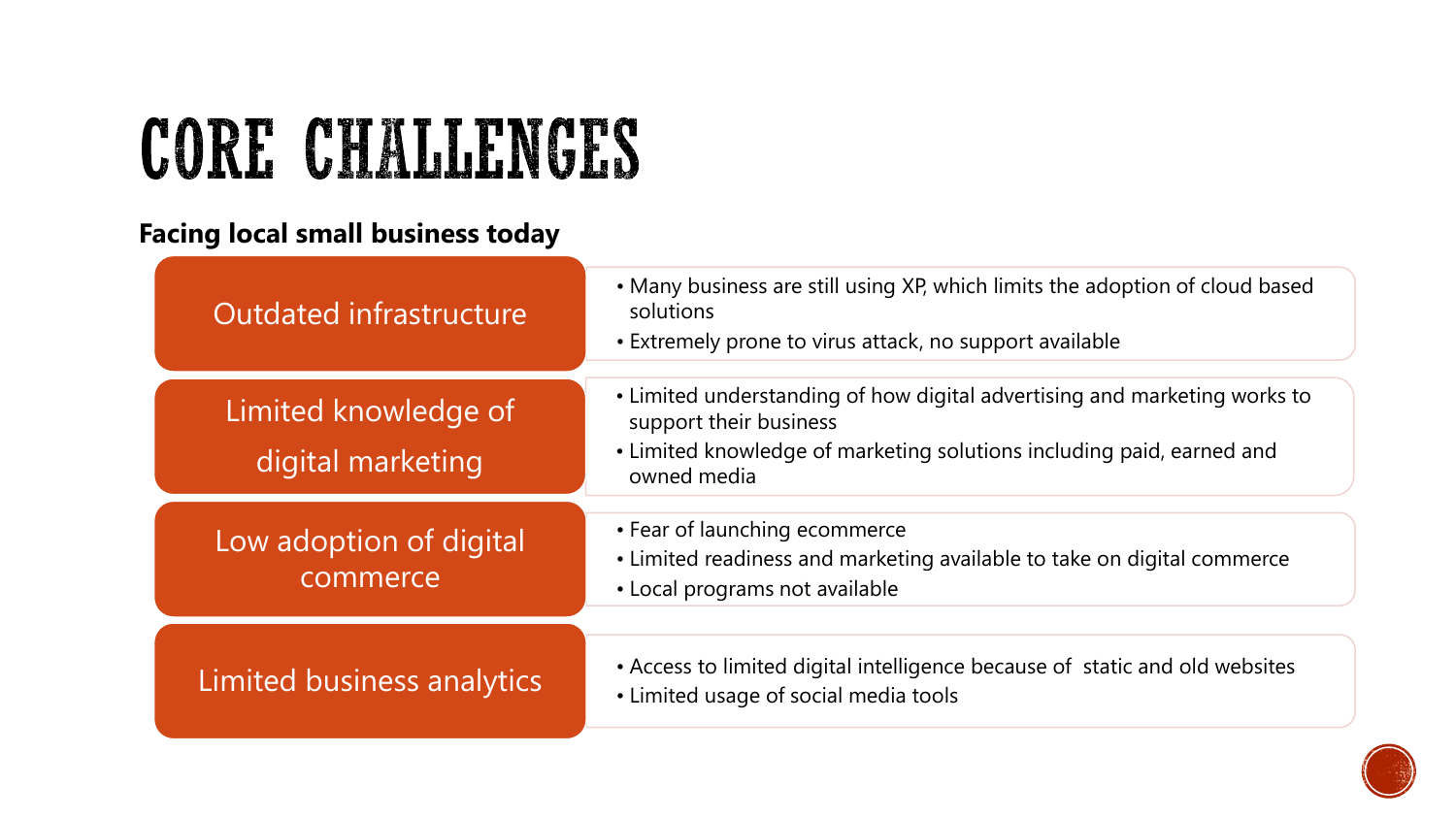## STRATEGY & VISION

**Foster a state of digital readiness among local businesses to impact our local economy. Launch the following programs to support the vision of enabling business to thrive.**

#### **1. Technology Upgrade Solution**

Provide technology upgrade resources through a Superfix solution to help businesses increase productivity and access to new cloud and ecommerce solutions.

#### **2. Public Awareness Campaign**

Create a targeted awareness campaign to reach both business decision-makers and consumers to drive adoption of technology and local shopping solutions.

#### **3. Digital Economic Conference/e-commerce readiness**

Ignite Washington will be the inaugural conference premiering late Oct 2014. The invitation-only conference will bring together a diverse set of thought leaders, centers of influence, and industry decision-makers to design, collaborate and invest in a digital transformation plan for our local businesses.

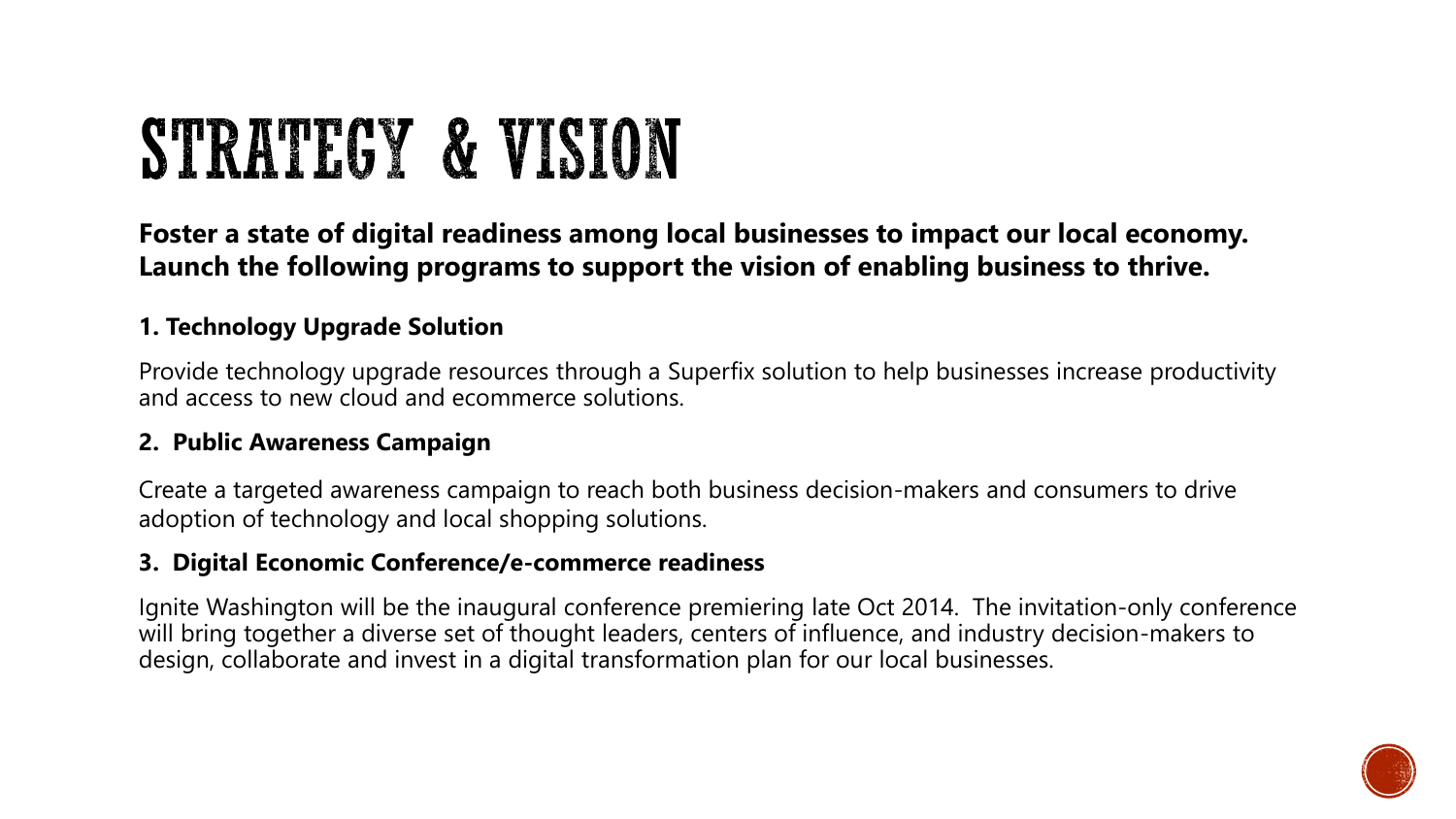## **OUR APPROACH**

- **Provide local businesses with technology, ecommerce, & marketing solutions to stay competitive**
- **Engage and ignite communities to drive the digital change**

#### Local Awareness

- Events such as Ignite **Washington**
- Public awareness campaigns such as Invest A Dollar, Shop Local **Online**
- Umbrella branding campaign "What is Ignite Washington?"

#### Local Readiness

- Workshops at MS Stores, Comcast
- Online trainings via Microsoft Virtual Academy, Udemy
- Communications via Meylah webinar & emails
- Analytics Training
- Technology Upgrades

#### Local Implementation

- Through Local Marketplaces --
	- Tacoma
	- Eastside
	- Seattle
	- Media Partners
	- Chamber/Econ Development Partners
	- Others

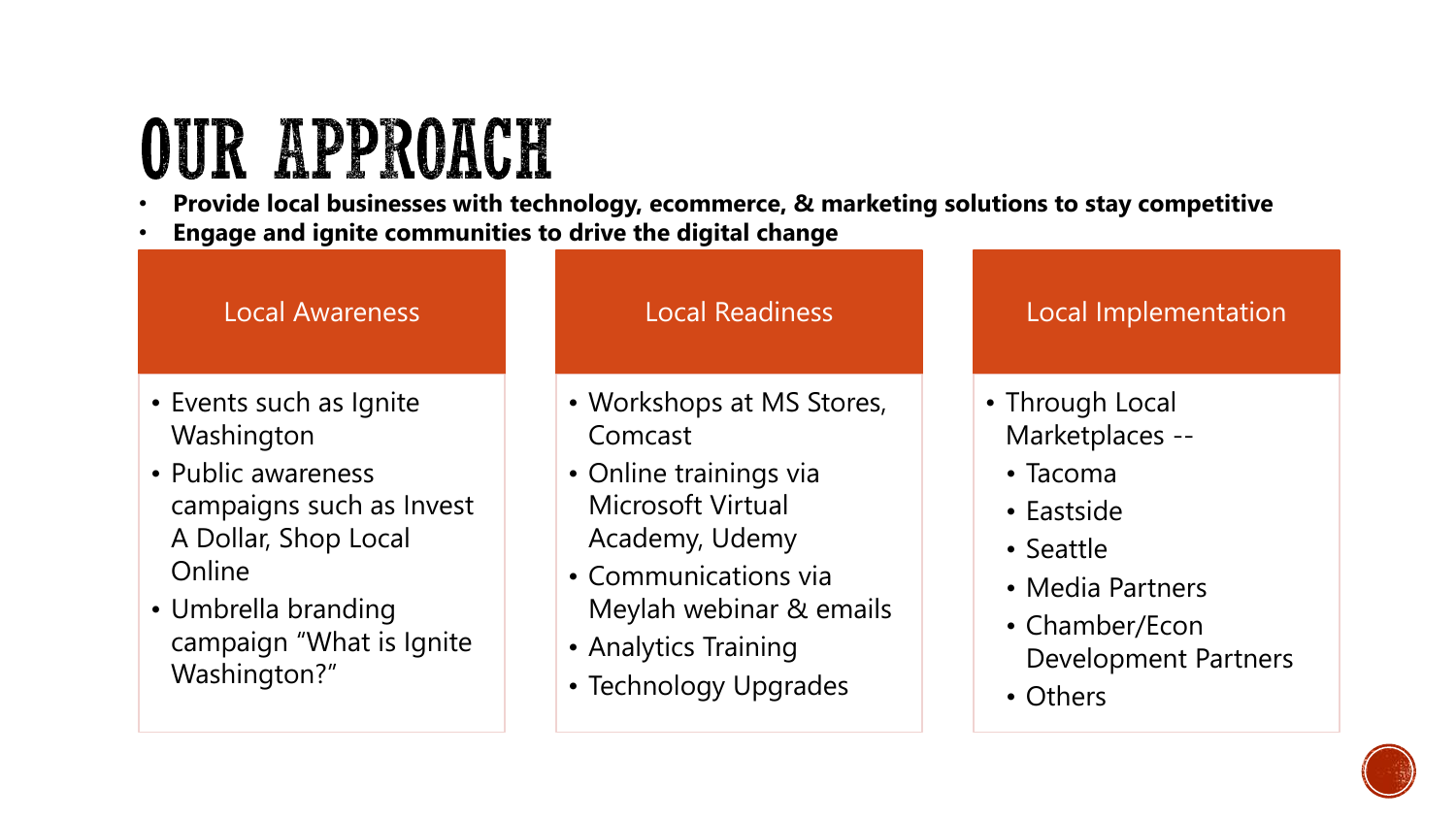## LAUNCHING.

# ... ignite washington Digital Economy Conference' 2014

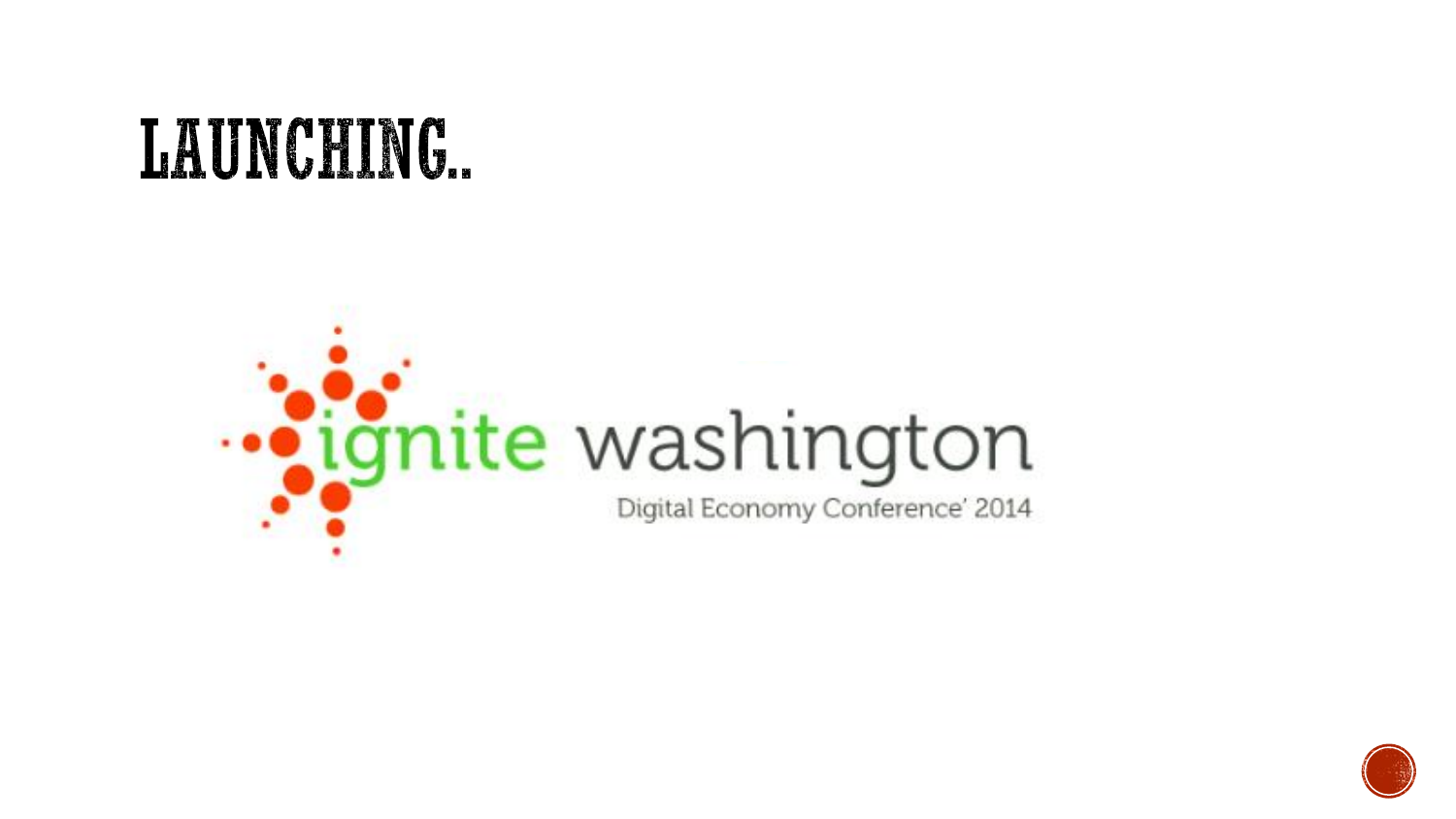## E-COMMERCE READINESS

#### **Infuse money into the local economy through digital commerce**

If you were to ask a local citizen "**How much of what you spend online is local?**" They say "**Zero.**" Here is the size of the problem we are dealing with!

- Over 65% of local small business **do not** accept payments online and are unable to take advantage of digital solutions to grow their business.
- On the other hand, 56% of US adults are shopping online and e-commerce grows by an estimated \$25 billion year after year.
- In the [US](http://gs.statcounter.com/#desktop-os-US-monthly-201403-201403-bar), XP is the third most used operating system, **limiting browser performance** and adoption of digital commerce and cloud-based solutions.
- 82% of small business owners have said their main source of new leads is referrals, yet they are **unable to keep pace with technology** that would boost social visibility, create more leads, and allow consumers to easily find them.

The predictable future is that small businesses will continue to be overwhelmed by the fast pace of the digital commerce and struggle to make ends meet, while our citizens continue pouring local dollars into Amazon and other global businesses.

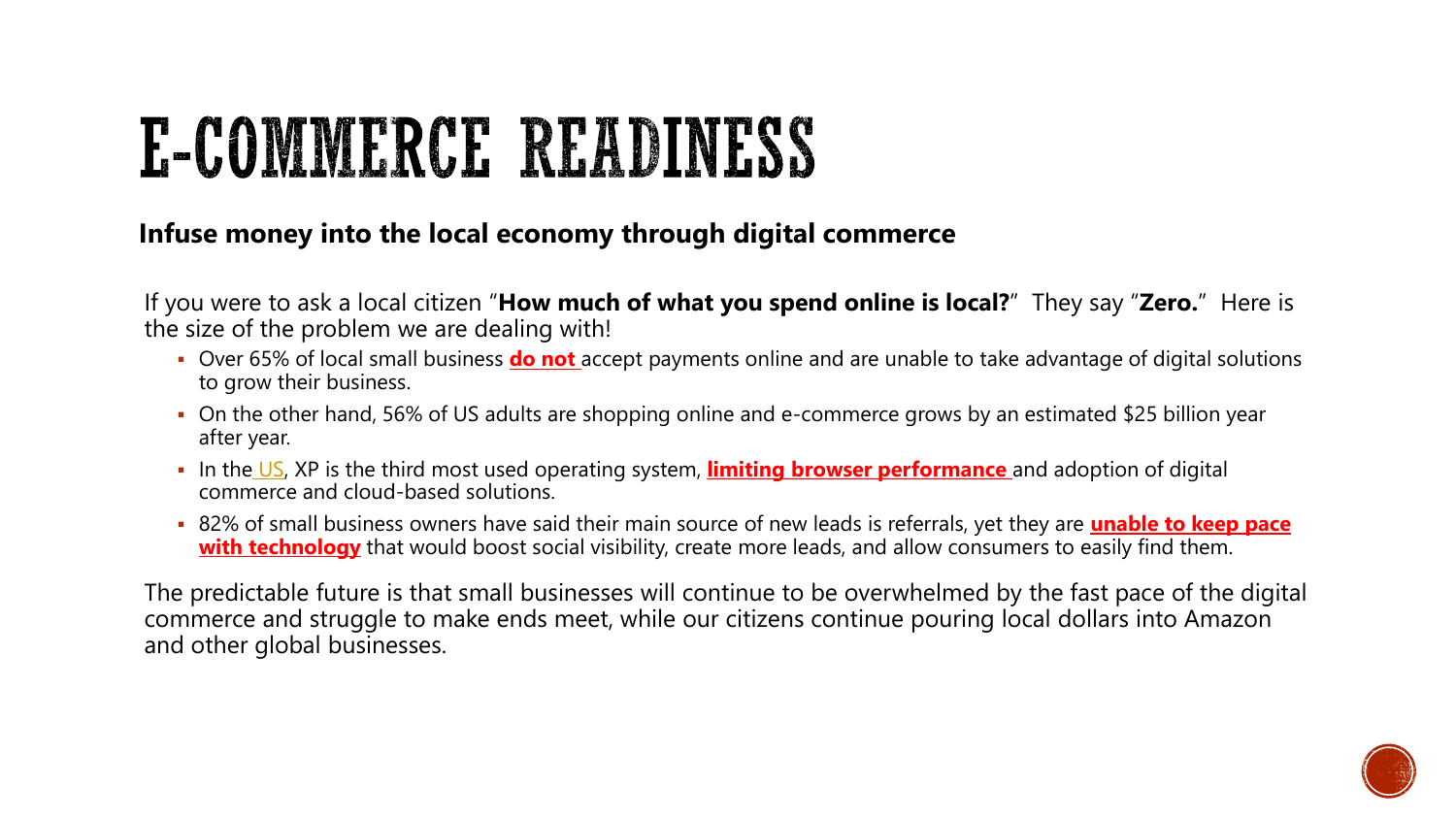### FOSTERING LOCAL ECONOMY THROUGH DIGITAL COMMERCE -THREE (3) YEAR GOALS